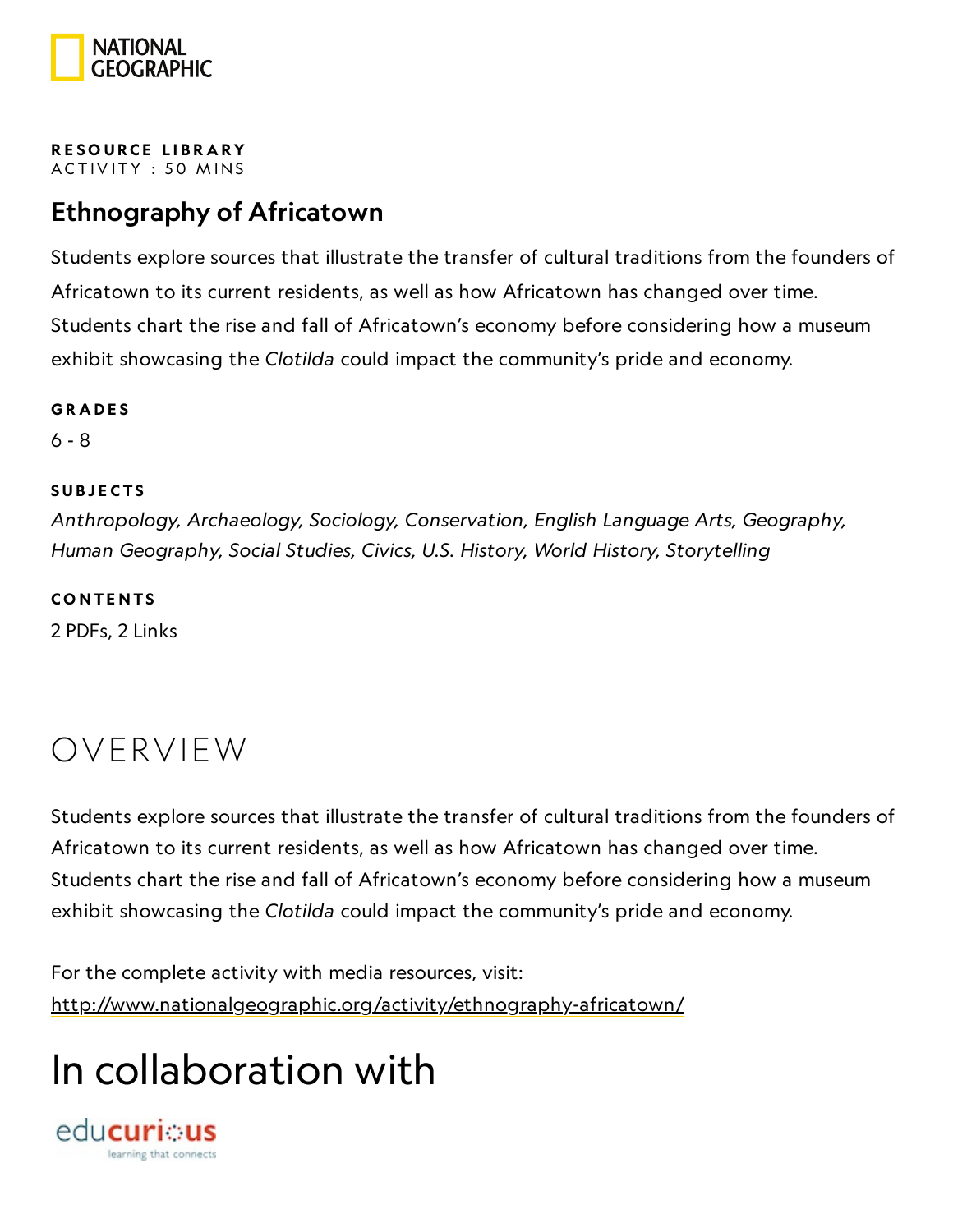## DIRECTIONS

[Sunken](https://www.nationalgeographic.org/unit/sunken-slave-ship/) Slave Ship Unit Driving Question: How do artifacts and their preservation impact communities?

[Uncovering](https://www.nationalgeographic.org/lesson/uncovering-past/) the Past Lesson Driving Question: How are artifacts and stories of past lives uncovered?

## 1. Prompt students to reflect on what they have already learned about Africatown and its development in order to develop a KWL chart.

- Show students this [image](https://www.al.com/live/2013/11/africatown_welcoming_center_tr.html) of the sign marking Africatown and engage students in a threeminute quick write.
	- Ask: What do we already know about Africatown and its development from previous activities in this unit? What do you want to know?
- Summarize key student ideas on a KWL chart and post it in a visible location for students to revisit through the remainder of the activity.

## 2. Prompt students to consider the impact of the Clotilda's discovery on current citizens of Africatown in order to determine what should become of the Clotilda's remains.

- Explain to students that the discovery of the Clotilda had an impact on the citizens of Africatown, especially when it came to making decisions about what to do with the Clotilda's remains. Tell students they will be watching a brief video and reading an article to learn more about the impact on the citizens of Africatown.
- Distribute a copy of the [Africatown: A](https://media.nationalgeographic.org/assets/file/AfricatownAChangedCommunity.pdf) Changed Community worksheet to each student.
- As a class, watch from 1:46 to 5:59 of **[Finding](https://www.nationalgeographic.org/video/finding-last-slave-ship/) the Last Slave Ship**. Direct students to individually respond to questions on the worksheet while watching the video.
- After watching the video, direct students to read the article *Their Ancestors Survived* Slavery. Can Their [Descendants](https://www.nationalgeographic.com/culture/2019/02/africatown-founded-by-freed-slaves-can-past-save-its-future/) Save the Town They Built? and continue responding to the questions on the worksheet.
- After reading and answering the questions, direct students to partner up and review their responses with one another. Guide students to focus on how their personal connections to Africatown compare to one another.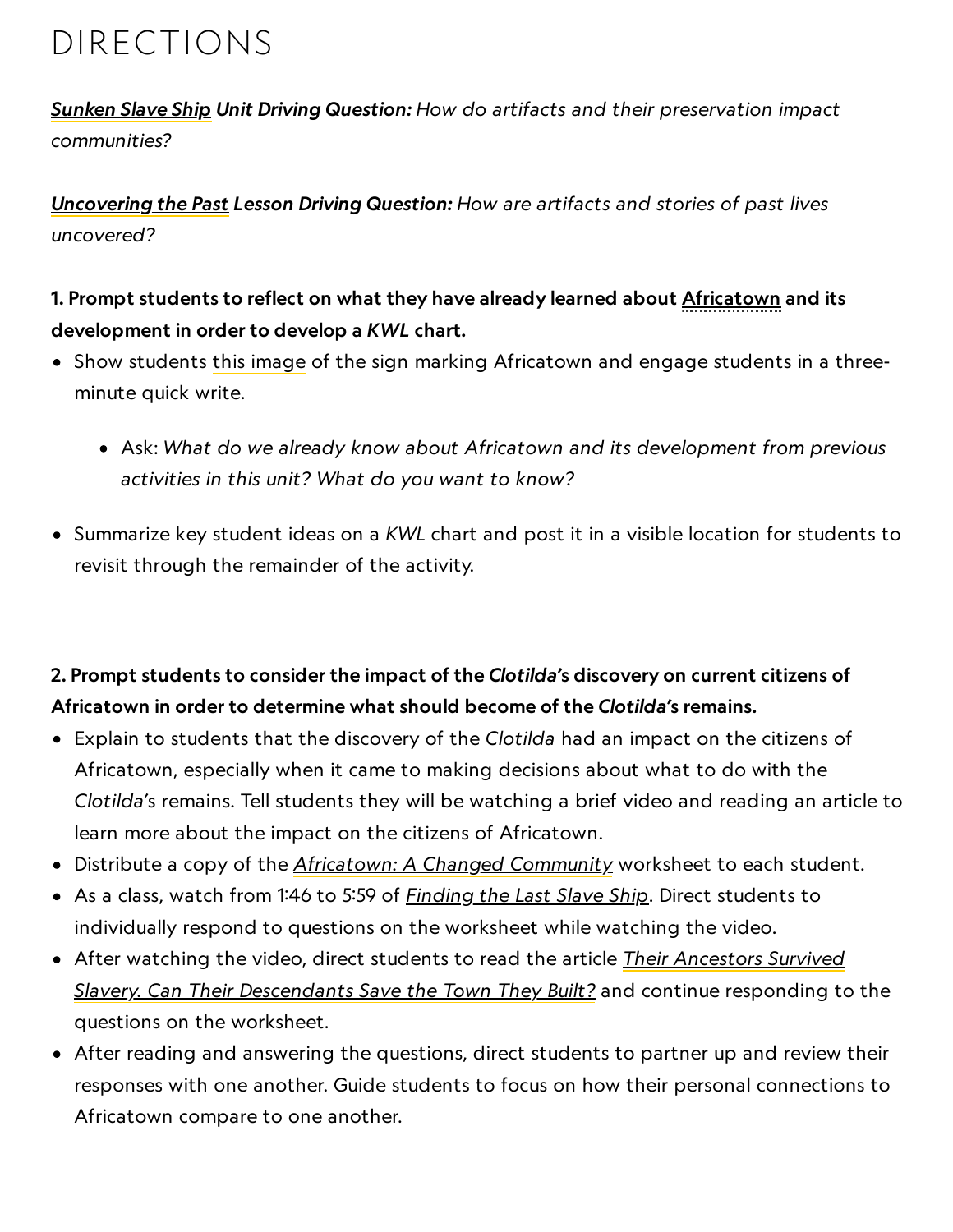3. Engage students in reflection on how Africatown has changed since it was founded, and brainstorm how the story of Africatown and the Clotilda could be shared with others.

- Conduct a class discussion to review the key points of the Africatown: A Changed Community worksheet.
- Ask the following questions:
	- How could a Clotilda exhibit or memorial aid the community in preserving Africatown and its heritage, in spite of difficulties and hardship?
	- In what ways could an exhibit or memorial in Africatown counter the effects of industrialism and economic downfall?
	- Based on what we've seen and read, what values would those from Africatown want this memorial or exhibit to demonstrate? How might the developers go about ensuring it would meet those goals?
	- How can knowing the story of their ancestors' past be important to their present?
	- What is the most important thing you would want visitors to the museum or exhibit to know about Africatown by the time they left?
- Wrap up the activity by adding students' new learning to the last column of the KWL chart (from Step 1) by adding what they have learned.

## Informal Assessment

[Africatown: A](https://media.nationalgeographic.org/assets/file/AfricatownAChangedCommunity.pdf) Changed Community: Monitor students' work to make sure they understand the impact of industry on a small, local economy and how community-based institutions, such as churches and schools, support a sustainable community. If necessary, assist students in making connections between their own communities and Africatown.

## Extending the Learning

Photo Essay Anthropological Extension: Have students investigate the ethnography of their communities, either within the school or the community at large. They get to know some of the members of the community that represent an intentional sample group of the population. Students attend a community event and become an active part of the community. Then, through interviews, surveys, photographs, and the anthropological lens of "do no harm," students summarize their findings and bring all research elements together to create a video, slideshow, or otherwise tech-supported presentation that tells the story of their community.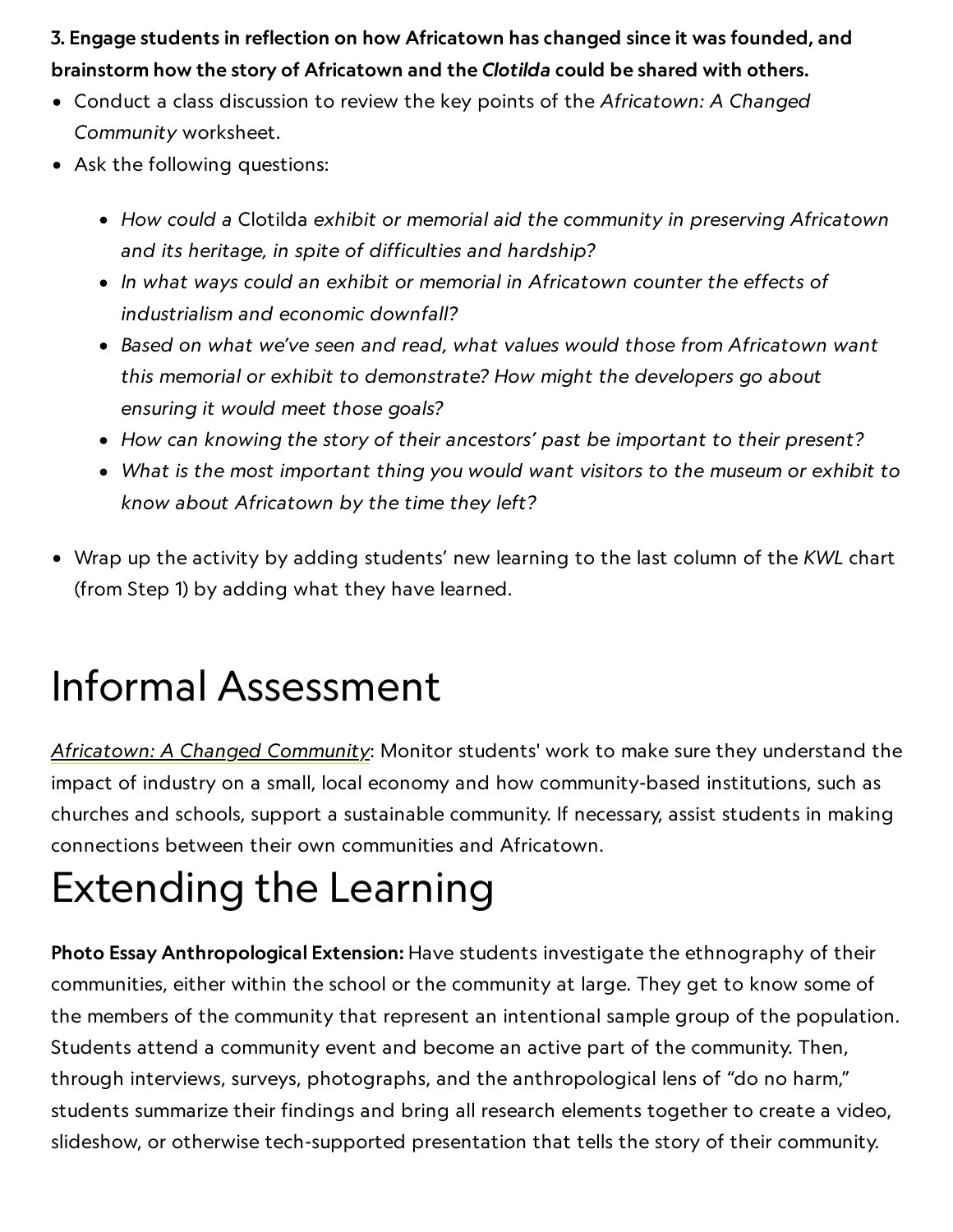## OBJECTIVES

## Subjects & Disciplines

## **[Anthropology](http://education.nationalgeographic.com/education/encyclopedia/anthropology/?ar_a=1)**

- [Archaeology](http://education.nationalgeographic.com/education/encyclopedia/archaeology/?ar_a=1)
- Sociology
- Conservation
- English Language Arts

## Geography

• Human [Geography](https://www.nationalgeographic.org/encyclopedia/geography/)

## Social Studies

- Civics
- U.S. History
- World History

Storytelling

# Teaching Approach

• Project-based learning

# Teaching Methods

- Discussions
- Multimedia instruction
- Writing

# Skills Summary

This activity targets the following skills:

- 21st Century Student Outcomes
	- Information, Media, and Technology Skills
		- [Information](http://www.p21.org/index.php?option=com_content&task=view&id=264&Itemid=120) Literacy
		- [Information, Communications, and](http://www.p21.org/index.php?option=com_content&task=view&id=350&Itemid=120) Technology Literacy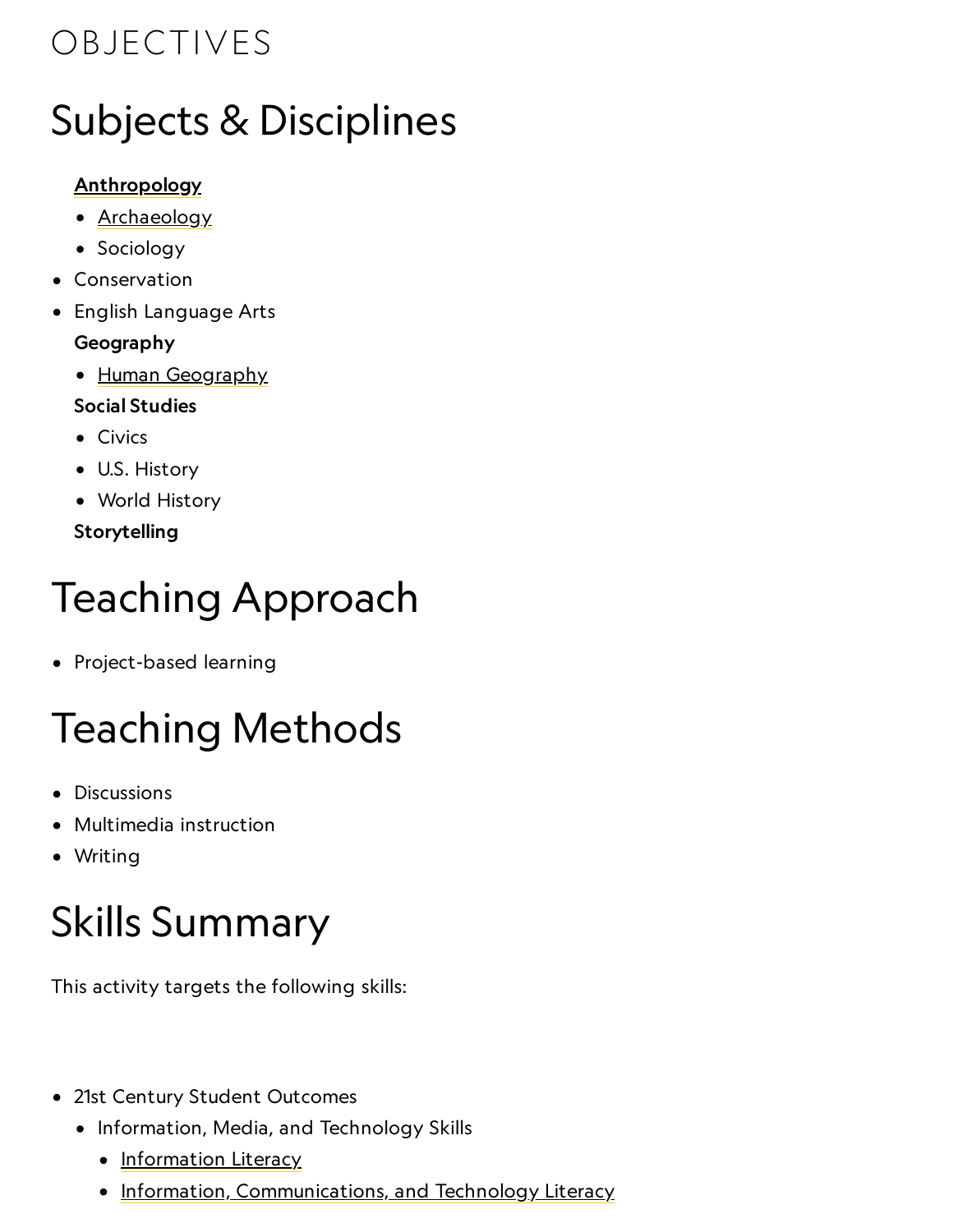- Media [Literacy](http://www.p21.org/index.php?option=com_content&task=view&id=349&Itemid=120)
- Learning and Innovation Skills
	- [Communication](http://www.p21.org/index.php?option=com_content&task=view&id=261&Itemid=120) and Collaboration
	- Creativity and [Innovation](http://www.p21.org/index.php?option=com_content&task=view&id=262&Itemid=120)
	- **Critical [Thinking](http://www.p21.org/index.php?option=com_content&task=view&id=260&Itemid=120) and Problem Solving**
- 21st Century Themes
	- Civic [Literacy](http://www.p21.org/index.php?option=com_content&task=view&id=258&Itemid=120)
	- **[Financial, Economic, Business, and](http://www.p21.org/index.php?option=com_content&task=view&id=257&Itemid=120) Entrepreneurial Literacy**
	- Global [Awareness](http://www.p21.org/index.php?option=com_content&task=view&id=256&Itemid=120)
- Critical Thinking Skills
	- Analyzing
	- Applying
	- Evaluating
	- Remembering
	- Understanding
- Geographic Skills
	- Acquiring [Geographic](https://www.nationalgeographic.org/geographic-skills/2/) Information
	- Analyzing [Geographic](http://education.nationalgeographic.com/education/geographic-skills/4/?ar_a=1) Information
	- Answering [Geographic](http://education.nationalgeographic.com/education/geographic-skills/5/?ar_a=1) Questions
	- Organizing [Geographic](http://education.nationalgeographic.com/education/geographic-skills/3/?ar_a=1) Information

## National Standards, Principles, and Practices

## ENERGY L ITERACY ESSENTIAL PRINCIPLES AND FUNDAMENTAL **CONCEPTS**

### • [D2.Civ.10.6-8:](https://www.socialstudies.org/sites/default/files/2017/Jun/c3-framework-for-social-studies-rev0617.pdf)

Explain the relevance of personal interests and perspectives, civic virtues, and democratic principles when people address issues and problems in government and civil society.

## COMMON CORE STATE STANDARDS FOR ENGLISH LANGUAGE ARTS & L ITERACY

## • [CCSS.ELA-LITERACY.WHST.6-8.9:](http://www.corestandards.org/ELA-Literacy/WHST/6-8/9/)

Draw evidence from informational texts to support analysis, reflection, and research.

• [WHST.6-8.4:](http://www.corestandards.org/ELA-Literacy/WHST/6-8/4/)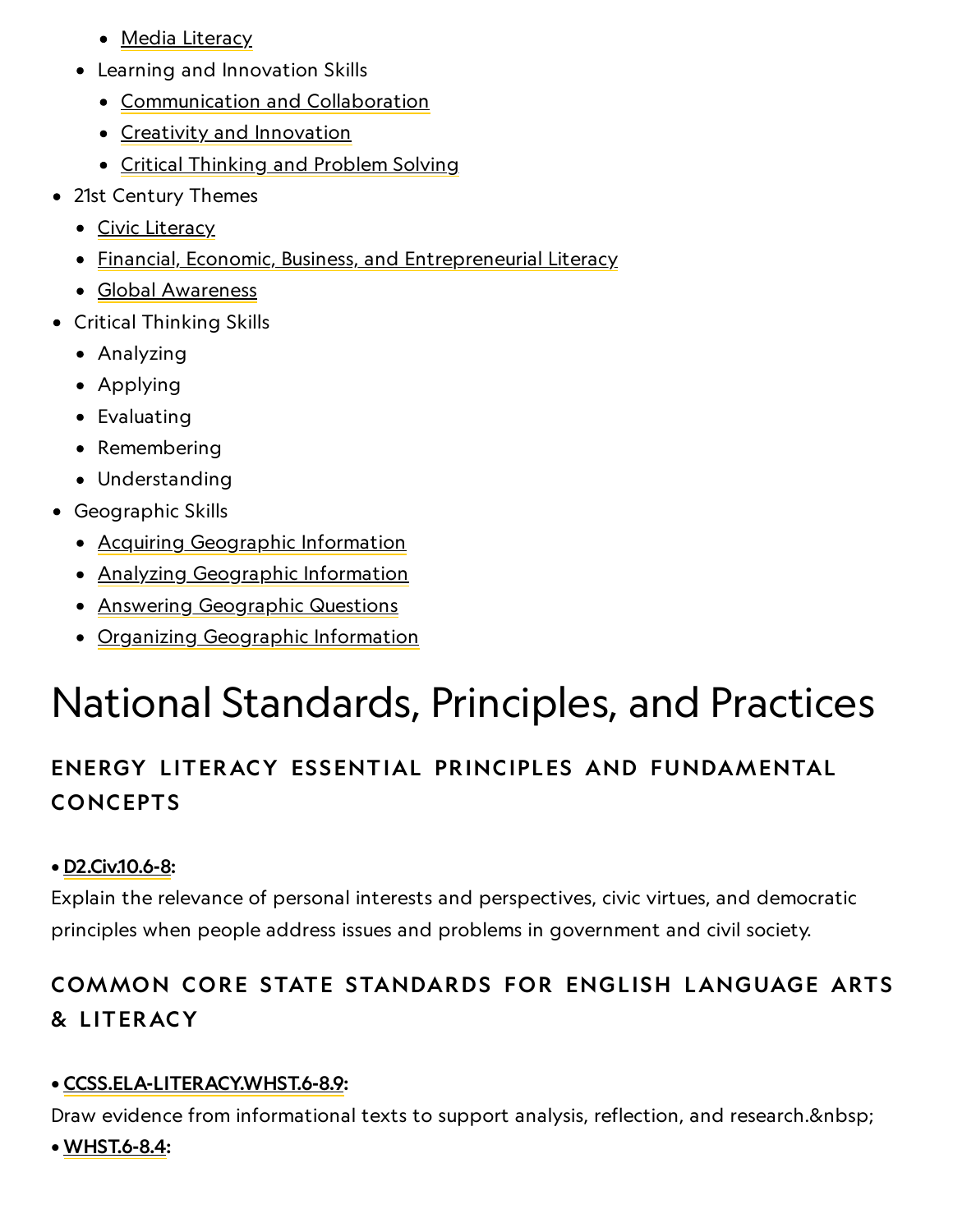Produce clear and coherent writing in which the development, organization, and style are appropriate to task, purpose, and audience.

## THE COLLEGE, CAREER & CIVIC LIFE (C3) FRAMEWORK FOR SOCIAL STUDIES STATE STANDARDS

### • [D1.5.3-5.:](https://www.socialstudies.org/sites/default/files/c3/C3-Framework-for-Social-Studies.pdf)

Determine the kinds of sources that will be helpful in answering compelling and supporting questions, taking into consideration the different opinions people have about how to answer the questions.

### • [D2.Civ.7.6-8](https://www.socialstudies.org/sites/default/files/c3/C3-Framework-for-Social-Studies.pdf):

Apply civic virtues and democratic principles in school and community settings.

### • [D2.Eco.1.6-8:](https://www.socialstudies.org/sites/default/files/2017/Jun/c3-framework-for-social-studies-rev0617.pdf)

Explain how economic decisions affect the well-being of individuals, businesses, and society.

#### • [D2.Geo.4.6-8:](https://www.socialstudies.org/sites/default/files/2017/Jun/c3-framework-for-social-studies-rev0617.pdf)

Explain how cultural patterns and economic decisions influence environments and the daily lives of people in both nearby and distant places.

#### • [D2.Geo.6.6-8](https://www.socialstudies.org/sites/default/files/c3/C3-Framework-for-Social-Studies.pdf):

Explain how the physical and human characteristics of places and regions are connected to human identities and cultures.

#### • [D2.His.1.6-8:](https://www.socialstudies.org/sites/default/files/2017/Jun/c3-framework-for-social-studies-rev0617.pdf)

Analyze connections among events and developments in broader historical contexts.

### Preparation

What You'll Need

### **MATERIALS YOU PROVIDE**

Chart paper

### REQUIRED TECHNOLOGY

- Internet Access: Required
- Tech Setup: 1 computer per learner, Monitor/screen, Projector, Speakers

### PHYSICAL SPACE

Classroom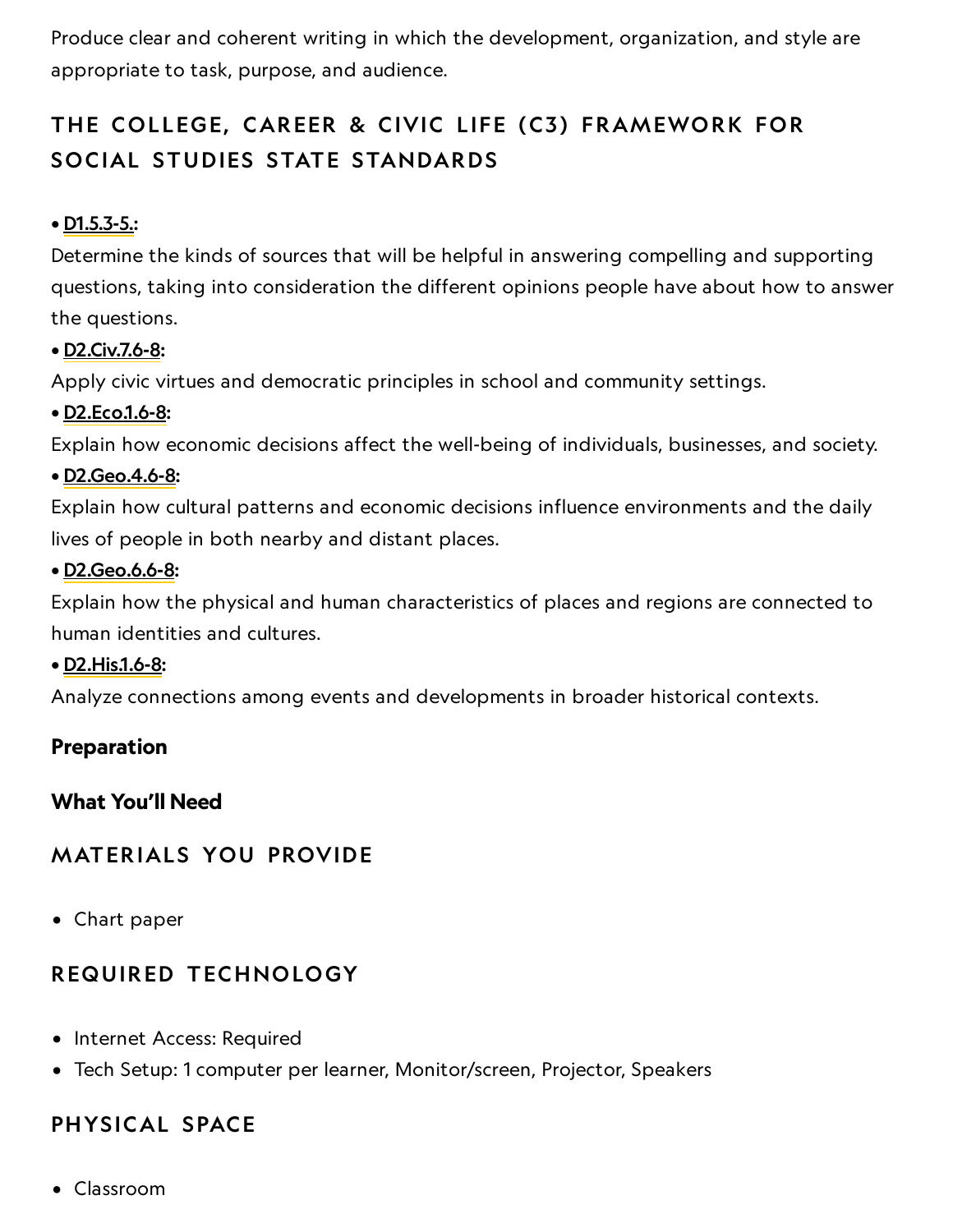Computer lab

## GROUPING

- Heterogeneous grouping
- Large-group instruction
- Large-group learning
- Small-group instruction
- Small-group learning
- Small-group work

## BACKGROUND & VOCABULARY

## Background Information

Both Cudjo Lewis, through his words in Barracoon, and Lorna Woods, a descendant of Charlie Lewis, Cudjo's brother, explain how Africatown was settled once the previously enslaved people realized they would never make enough money to sail back to Africa. Instead, they worked hard and bought a piece of land from their former enslaver, and built the community from the ground up. Africatown was the little piece of the world Clotilda's survivors and their descendants could celebrate their heritage and culture and build pride in who they were and from whence they came. This pride and heritage were passed down from generation to generation, even as the state and city began to move in and industrialize the surrounding areas, causing pollution and financial hardships that were difficult to overcome. Over time, a stable and sustainable community became harder and harder to salvage. Now, the discovery and preservation of the Clotilda are bringing new hope to the restoration of this once great community that wants to thrive and represent its strong heritage once again.

# Prior Knowledge

["When considering what should become of the remains of the Clotilda, one factor to consider is the condition of the wreck and what can be raised. That entails more than just technical help and funding, but what is required to preserve the wreck once it comes out of the water. That is a complex question involving chemistry and conservation science."]

## Recommended Prior Activities

• Finding the [Clotilda](https://www.nationalgeographic.org/activity/finding-clotilda/)